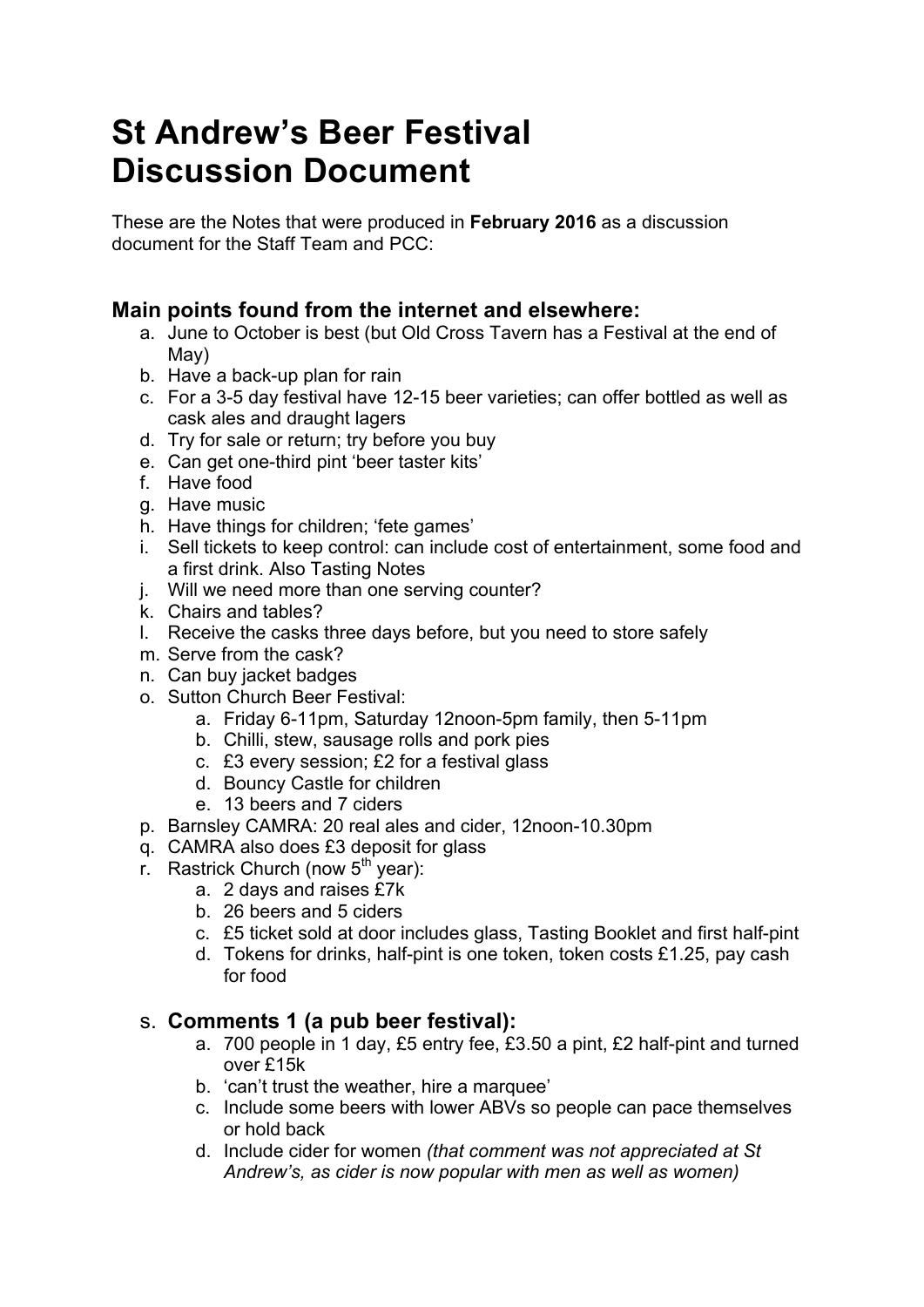- e. People get hungry at the same time, so there will be queues which are not a good idea: stopped doing BBQ for this reason, now pork and beef joints and serve in a bun
- f. Use plastic glasses
- t. **Comments 2 (Beer Academy):** *(We subsequently discovered one of their staff had been married recently in St Andrew's! He was unable to help this time with item (c), but will if we do it again.)*
	- a. Have beer and cheese tastings
	- b. Include amusingly-named beers and one that has won a major award
	- c. Do a talk about brewing, or a tutorial, but no more than 30-45 minutes
	- d. Offer one-third or half-pint glasses
	- e. Have something for kids to do
	- f. Don't put the beer all on at once rotate
	- g. Tasting notes on 1,000 beers on Cyclops website *(http://www.cyclopsbeer.co.uk/)*

#### u. **Comments 3 (chairman of Brewery):**

- a. 20 ales for 2-5 days, have a varied range
- b. Have some bottled beers to sell
- c. Have a theme: eg Yorkshire beers, Hertfordshire beers, flavoured beers
- d. Stillaging can be hired
- e. Handpulls are best; or 'cask widge' kits so you can dispense upright
- f. If outside, need to be insulated to maintain temperature; cooling jackets can be hired
- g. Matching beer and food can be researched
- h. Keep food simple
- i. Have quizzes and competitions
- j. Book a cask ale training course
- k. Advertise it on social media
- l. Evaluate the success: have customer comment cards available and collect email addresses
- v. 100 people drink 250 pints; other events had 11 beers and a cider
- w. Can hire a 6-cask rack for 2 days including cooling plant for £193
- x. Local companies might sponsor a barrel

## **Reviewing this research, here is a summary of what St Andrew's might consider:**

- 1. Start small, and do a Saturday 12noon to 8pm and then suggest people finish off elsewhere.
- 2. Do it in conjunction with a local pub: would Old Cross Tavern be interested?
- 3. Could finish off the beer on the Sunday with a church lunch?